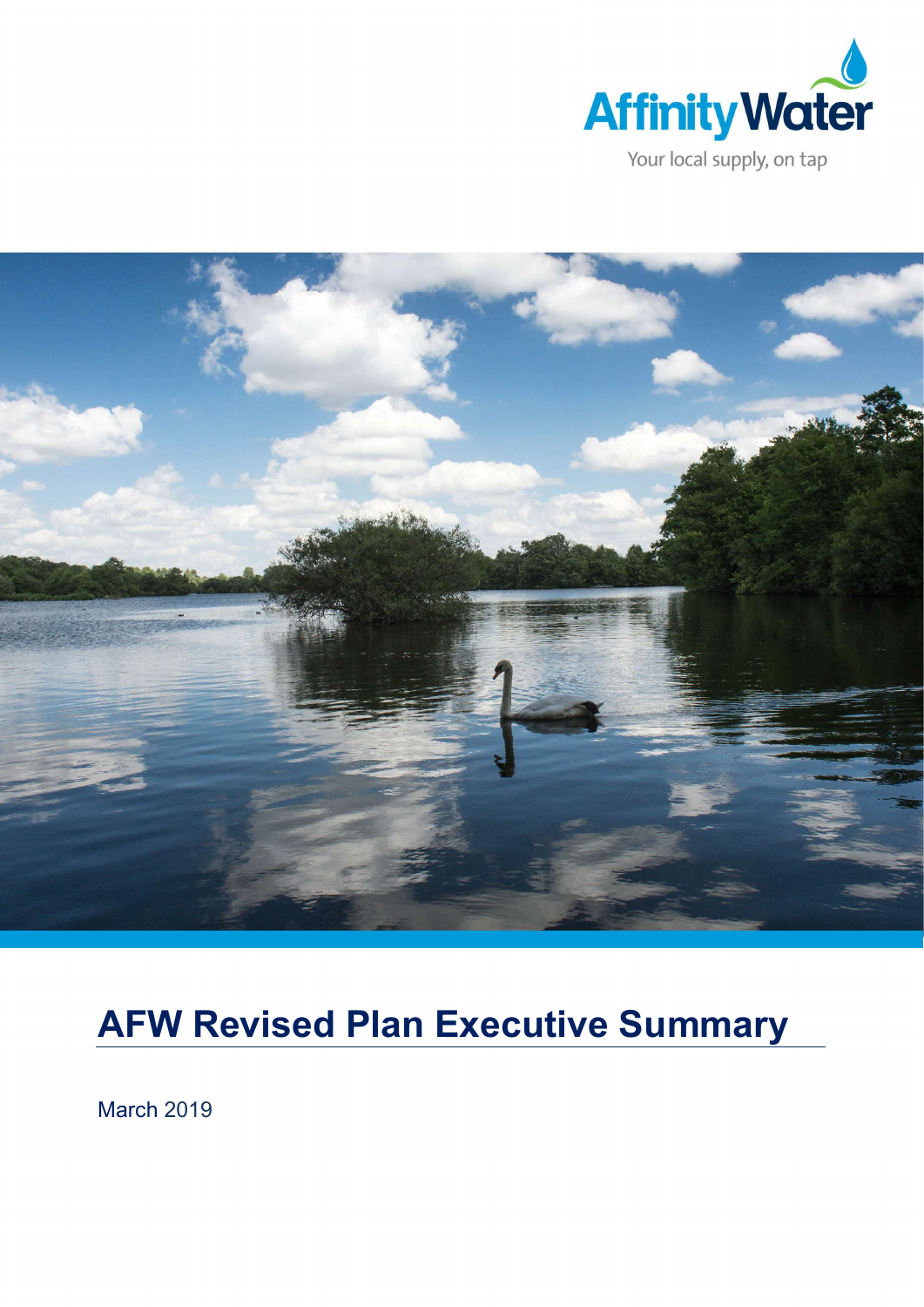In this executive summary, we present the main elements of our Revised Plan and set out our response to Ofwat's Initial Assessment of Business Plans (IAP) published in January 2019. We have carefully listened to Ofwat's feedback and improved our September plan in a range of specific areas to deliver even more for our customers and communities.

# Key features of our Revised Plan

We have sharpened our focus. We commit to sustaining long-term financial resilience while doing more for less, by:

- reducing the average household bill. We understand that many of our customers struggle to make their income stretch from Friday to Friday. In the September Plan our average bill was going to increase by 2.1% in real terms by 2025. We now plan to **reduce** our average bill by 1.6% in AMP7, and by a further 2% in real terms in AMP8. This is in addition to the 7.7% reduction in AMP6 and means that over fifteen years from 2015 to 2030 our average bills will have consistently fallen. Customers strongly support this type of bill profile;
- stretching ourselves further on our wholesale totex efficiency where Affinity was already assessed as one of the more efficient company by Ofwat;
- responding to Ofwat's general efficiency challenges on our enhancement projects contributing to a like for like reduction of £68m in enhancement costs, revising our retail expenditure from 22% to under 5% to achieve upper quartile bad debt performance whilst investing more in service. We are progressing with our AMP7 retail and wholesale base cost efficiencies of £200m that we committed to in our September Plan;
- making ourselves even more visibly accountable to the different communities we serve by increasing the number of performance commitments (PCs) from 19 to 28, which provides more granular commitments to our diverse range of stakeholders. Clear accountability for performance is strongly supported by our customers;
- adding **bespoke PCs** that are dedicated to: (a) the longer-term provision of resilience in our service area (b) the sustainability of our asset health and (c) supporting customers in vulnerable circumstances, and those who will benefit from our Priority Services Register;
- stretching ourselves further through our PCs including on leakage where we have increased our reduction target from 15% to 18.5% (equivalent to 30 Ml/d);
- revising RoRE, using P10/P90 as assessed in the sector, giving a widened range of +0.33% and –2.61%, which is in line with Ofwat guidance;
- anchoring the Revised Plan in the revised draft Water Resources Management Plan (rdWRMP) submitted in March 2019 which has received strong external assurance and uses innovative industry leading adaptive planning techniques;
- continuing to support the recommendations from "Putting the Sector Back in Balance". We have also confirmed our alignment with Ofwat's proposals on Executive Pay and Dividends. We have appointed Chris Bolt as Senior Independent Director on our Board;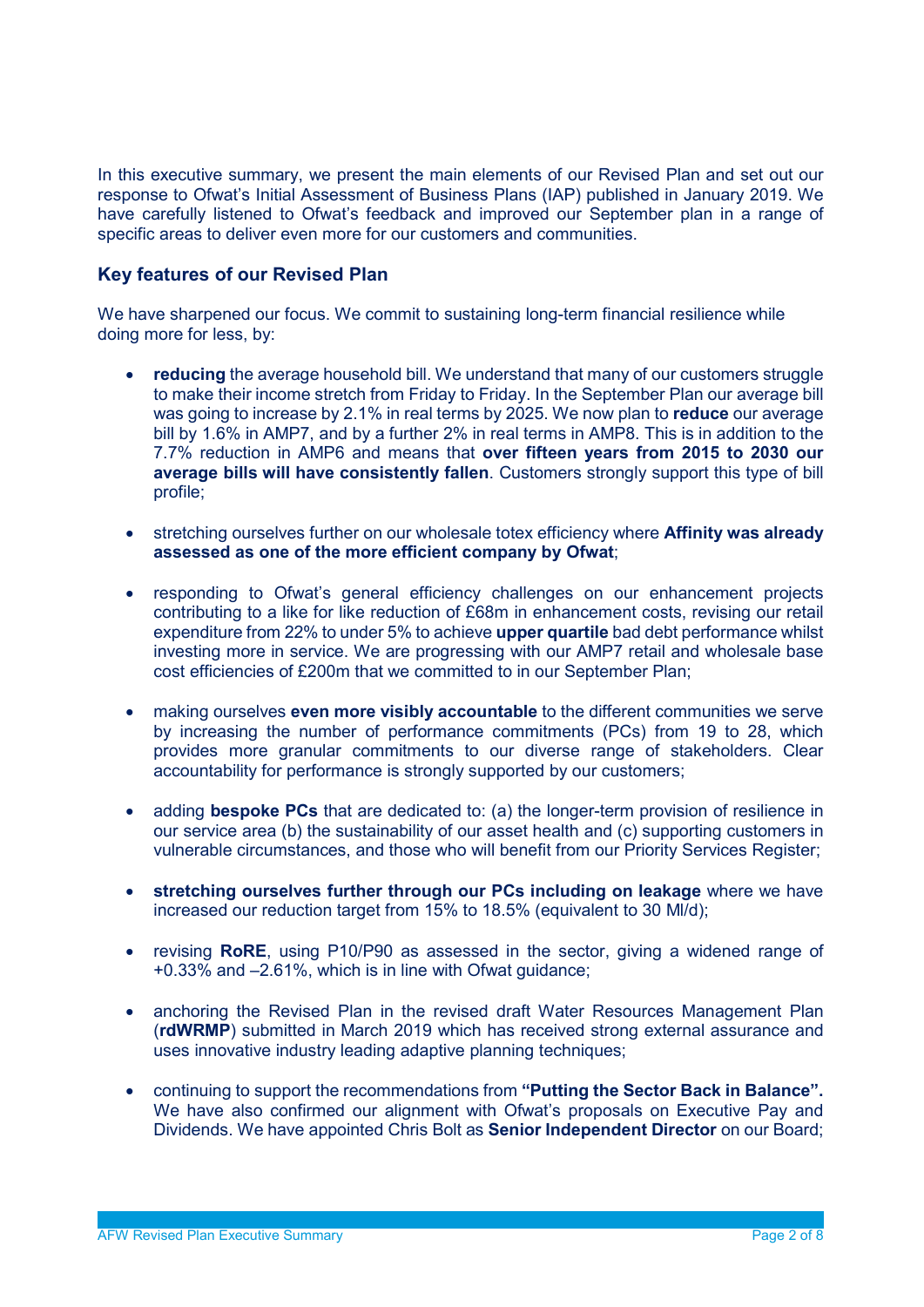- planning on reducing our gearing to 75% during AMP7, with the detail of the final proposal dependent on the final determination. Our Board have also confirmed their ambition to reduce gearing further to an actual reported level of 70% in AMP7;
- continuing to apply Ofwat's sharing mechanism in full; and
- being awarded the Fair Tax Mark and we have removed the Cayman company from our group structure.

### Improving our performance

Whilst we have performed well in some areas in AMP6, we need to improve in others. Our performance on supply interruptions fell short for the first three years of this AMP. We have acted to address this and we expect to meet that target this year (2018/2019). We were proud to have met our leakage targets for eight years in a row but this year we are very disappointed to have failed that target. We are taking actions to ensure we meet our target for next year and therefore the 14% reduction over the AMP.

We are determined to improve our performance. We are fundamentally reviewing how we work and that includes: driving a major transformation programme to improve productivity and service levels; undertaking a large Opex efficiency programme to deliver the lean and efficient operating structure that we need ahead of tackling the very stretching targets in the next AMP; clarifying accountabilities and strengthening our senior leadership team, bringing in new skills and increasing our pace of change. We will have the full leadership team in place by July this year.

We are increasing the quality of management information: bringing in systems which provide better granularity and transparency of performance information; increasing the visibility of performance data at all levels of the business; and improving the robustness of our data management as well as audit and compliance systems. We are also giving our teams more of a voice to share their expertise, ideas and concerns to drive higher performance. As part of this, we are developing clearer lines of communication from the ground to the Board and back. Board members and our leadership team are sponsoring community areas which helps to ensure they are visible and accessible to customers and stakeholders in our communities.

The changes required to deliver leading performance will take time to take effect, and we therefore propose to maintain a limited number of collars in AMP7 to ensure the appropriate balance of risk and performance is in place and to secure resilience-in-the-round.

I am determined that we will step up and deliver on the challenges we are facing. Having instigated these reforms in other sectors, I am focusing on putting solid foundations in place so that we can ramp up to upper quartile performance in the next AMP. We have started on that journey and this plan sets out what we are striving to achieve, for our customers and communities.

Pauline Walsh, Chief Executive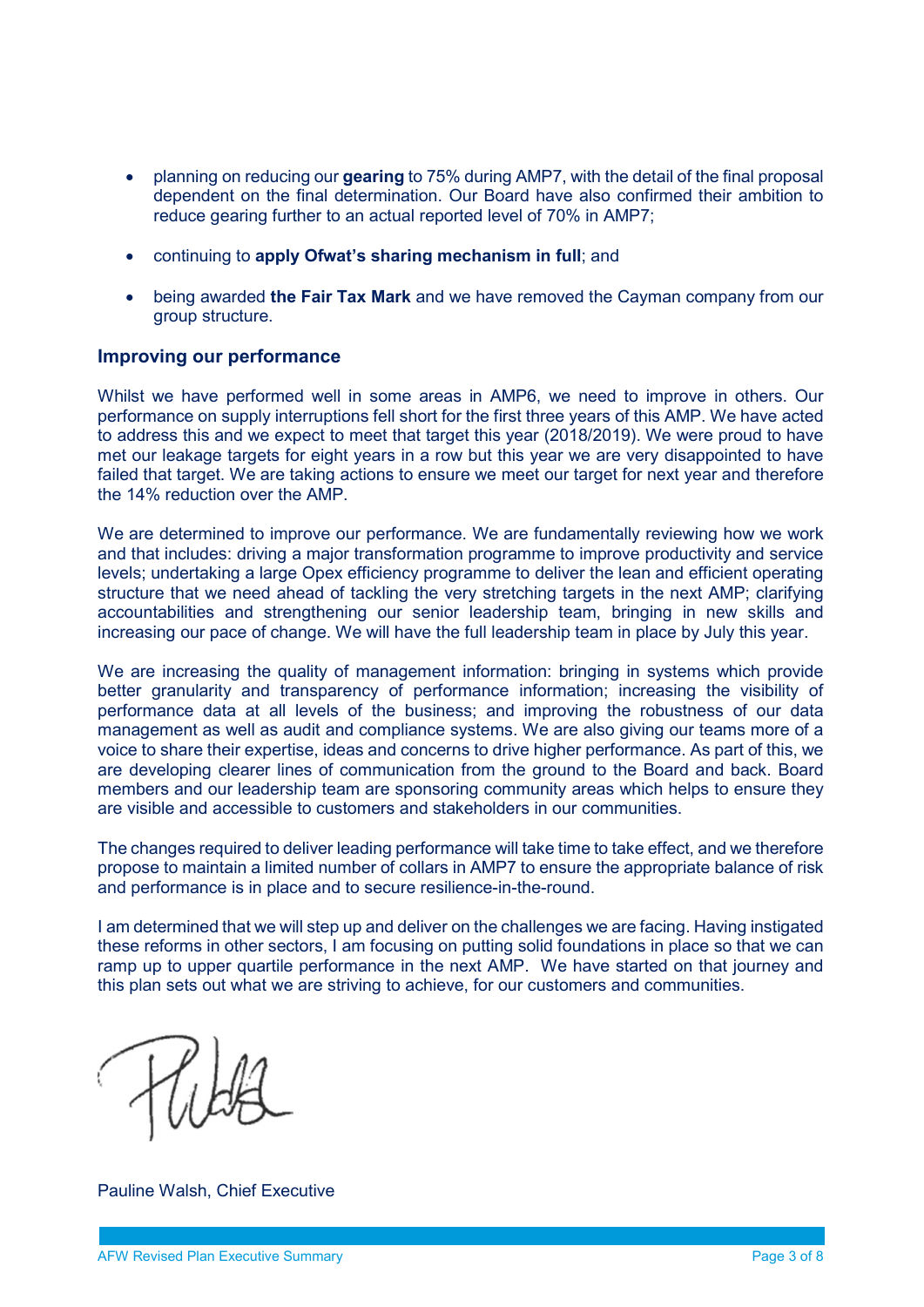# Confidence and Assurance of the Revised Plan

In developing this Revised Plan, we have been challenged and held to account by both our Customer Challenge Group (CCG) and our Board.

## CCG

We have worked hard to ensure that the CCG has had sufficient time to scrutinise our work and to provide robust challenge on our further work since September – and it has done so:

- following a challenge and review session, we modified some of the customer questions, to provide better insights into our customers' thinking;
- a CCG sub-group worked with us on our consultation materials for our rdWRMP;
- a CCG working group challenged us on our PCs on resilience which we changed as a result;
- the CCG challenged us to retain the Value for Money PC and is working with us to develop it further.

The CCG has submitted its report alongside our Revised Plan, setting out its assessment of their assurance of specific Ofwat actions.

#### Affinity Water Board

In the January IAP, we were assigned 93 actions across eight test areas. The Board has assured itself that these have been completed.

- 5 actions have a target delivery date of beyond 1 April 2019, and we will respond to Ofwat accordingly;
- 4 actions are now no longer applicable given intervening actions we have taken ourselves, including a transition from a financial to a non-financial ODI and the removal of an uncertainty mechanism that was previously in our September Plan;
- All the remaining 82 actions have been completed;
- In the test area, Engaging Customers, no actions were assigned.

The Board has robustly challenged the leadership team on the deliverability and efficiency of the changes in our investment programme, in the light of the further stretch on our PCs.

It has also reviewed an independent report on our data assurance processes and strongly challenged the company on strengthening the assurance of our data and commentaries. For this submission, we have achieved this by reinforcing the "three lines of defence" approach, introducing more effective change control processes and providing further internal and external challenge, guidance and support to those responsible for providing data and preparing commentaries.

The Board has assured itself that our Revised Plan is of high quality, is even more stretching than our original plan, is financeable, and that it delivers for customers, stakeholders and the environment. The Board sets out how it has assured our Revised Plan within the Supplementary Board Assurance Statement.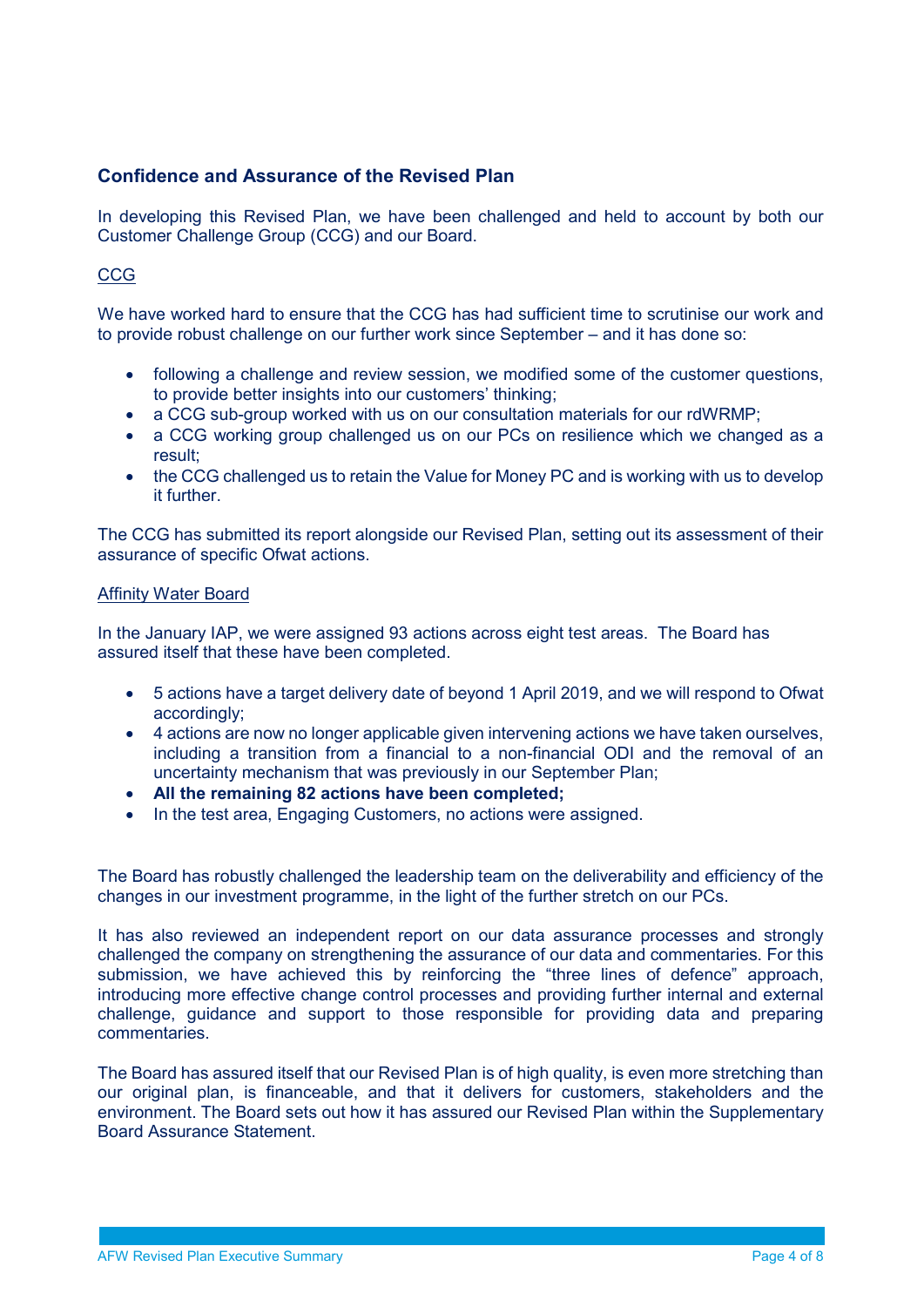

# Detailed breakdown of actions across test areas

We summarise, below, the main Ofwat actions in each of the eight relevant test areas, our responses and the impact these responses have had on our Revised Plan and on customers. Further detail on each action is available in the relevant Test Area Evidence Document.

| <b>Test area</b>                                           | <b>Key Ofwat actions</b>                                                 | <b>Our response</b>                                                                                                    | <b>Impact on Revised Plan</b>                                                                                                 | <b>Customer benefit</b>                                                                                                           |
|------------------------------------------------------------|--------------------------------------------------------------------------|------------------------------------------------------------------------------------------------------------------------|-------------------------------------------------------------------------------------------------------------------------------|-----------------------------------------------------------------------------------------------------------------------------------|
| <b>Addressing</b><br>affordability<br>and<br>vulnerability | Consult with customers on the<br>final bill profile for AMP7 &<br>AMP8   | Further consultation has been<br>undertaken, with final<br>elements due to be completed<br>by May 2019                 | Updated, declining bill profile with<br>higher acceptability, aligned with<br>revised expenditure and delivery<br>commitments | More robust evidence and<br>acceptability of long-term bill<br>and bill profile as well as social<br>tariff                       |
|                                                            | Evidence support for social<br>tariff cross-subsidy research             | Completed, evidence provided                                                                                           | No impact                                                                                                                     | Greater understanding of<br>attitudes to social tariff and<br>wider social customer support,                                      |
|                                                            | Maintain BSI standard and<br>introduce related Performance<br>Commitment | Completed. BSI standard<br>secured, and new<br>performance commitment to<br>retain it introduced. Evidence<br>provided | <b>Enhanced PC framework</b>                                                                                                  | which boosts public value and<br>social capital<br>More robust process and<br>independent assurance<br>underpinning our work with |
|                                                            | <b>New Priority Services Register</b><br>(PSR) Performance<br>Commitment | Completed, committing to a<br>significant increase in the<br>number of customers on the<br><b>PSR</b>                  | <b>Enhanced PC framework</b>                                                                                                  | customers in vulnerable<br>circumstances                                                                                          |
| <b>Delivering</b><br>outcomes<br>for                       | Increase and amend PCs                                                   | Moved from 19 to 28 PCs                                                                                                | We now have a total of 17 financial<br>and 11 non-financial incentives                                                        | Greater public confidence in<br>our performance across a<br>range of stakeholders                                                 |
| <b>customers</b>                                           | Amendment to PC and<br>commitment target levels                          | Increased 4 target levels to<br>upper quartile or customer<br>preferences                                              | More stretching levels of outcome<br>delivery for customers                                                                   | Fostering public trust in Affinity<br>Water's financial and non-<br>financial performance                                         |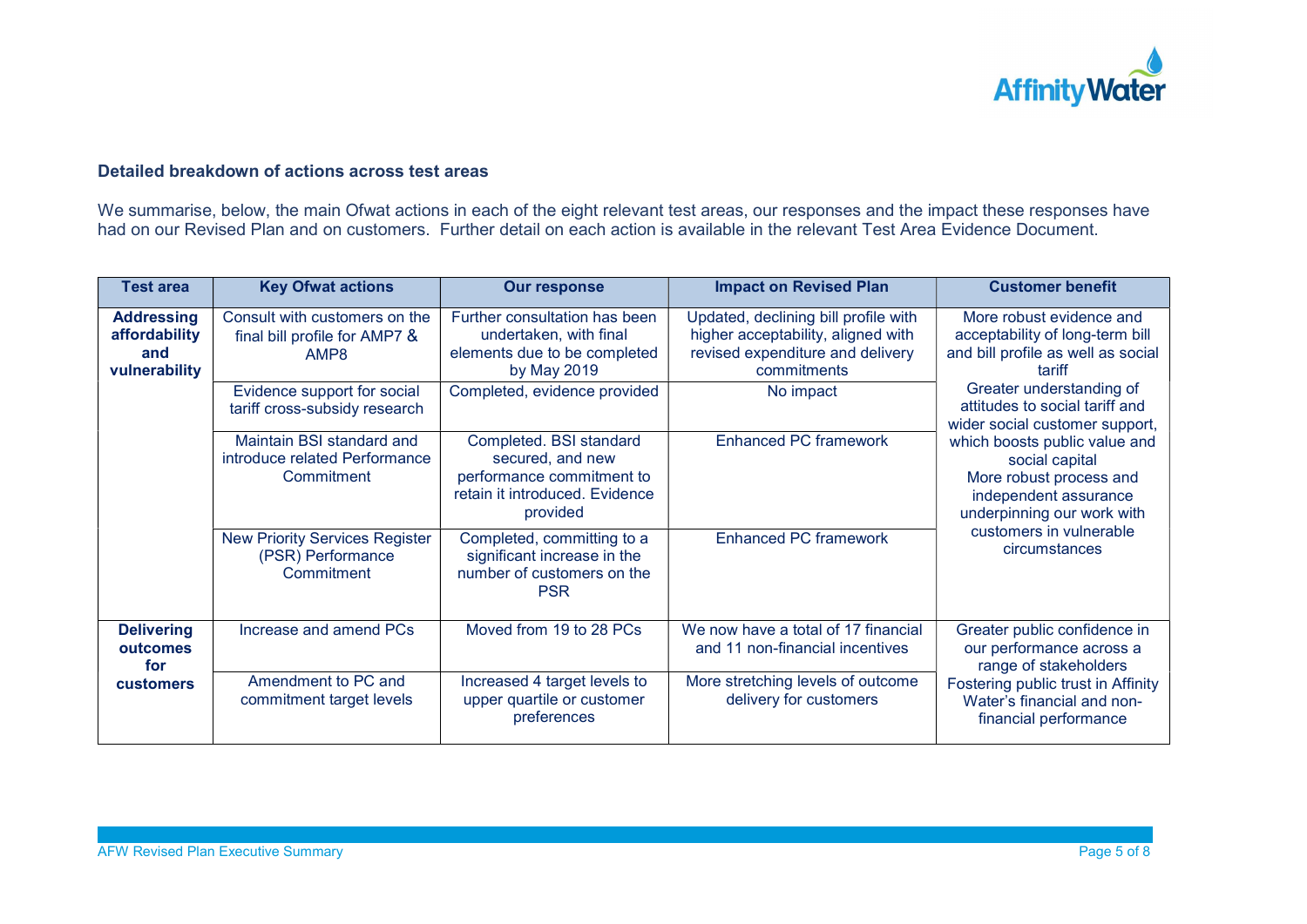

| <b>Test area</b>                                          | <b>Key Ofwat actions</b>                                                       | <b>Our response</b>                                                                                           | <b>Impact on Revised Plan</b>                                                                                   | <b>Customer benefit</b>                                                                                                                                                                         |
|-----------------------------------------------------------|--------------------------------------------------------------------------------|---------------------------------------------------------------------------------------------------------------|-----------------------------------------------------------------------------------------------------------------|-------------------------------------------------------------------------------------------------------------------------------------------------------------------------------------------------|
|                                                           | Amend financial PC incentive<br>rates                                          | Harmonised common ODI<br>rates in line with industry<br>averages                                              | RoRE range increased to +0.33% to<br>-2.61% in line with Ofwat guidance                                         | Sharpened focus using<br>granular, specific, and public<br>performance commitments<br><b>Ensured financial resilience</b>                                                                       |
|                                                           | Amend deadbands and/or<br>caps and collars                                     | Reviewed on a case-by-case<br>basis, and appropriate<br>changes made                                          | Overall RoRE range increased to<br>+0.33% to -2.61% in line with Ofwat<br>guidance                              | along with the right balance of<br>risk and stretching<br>performance<br>Better balance of risk and<br>reward aligned to customer<br>priorities and interests                                   |
| <b>Securing</b><br>long-term<br>resilience                | Evidence how planned<br>reduction in gearing will be<br>achieved               | Reconfirmed intent to reduce<br>gearing and level of ambition,<br>setting out expected<br>mechanism           | Updated wider financing plan                                                                                    | Maintained and increased<br>public confidence in long-term<br>resilience of their water supply,<br>the financial resilience of their<br>water company, and its<br>external and internal systems |
|                                                           | Clear, supported, challenging<br>resilience PCs                                | Moved from 6 to 11 resilience-<br>related PCs                                                                 | <b>Enhanced PC framework</b>                                                                                    |                                                                                                                                                                                                 |
|                                                           | Systems-based resilience                                                       | Building on existing initiatives,<br>we are creating a robust<br>systems-based forward plan,<br>due in August | Fully aligned long-term plan                                                                                    |                                                                                                                                                                                                 |
| <b>Targeted</b><br>controls,<br>markets and<br>innovation | Set out strategic supply<br>options                                            | Fully-integrated with strategic<br>supply-side actions in<br>rdWRMP                                           | Reassessment of expenditure plan                                                                                | Greater collaborative working<br>across companies and with<br>other stakeholders will enable<br>future innovation and greater<br>future efficiency as well as                                   |
|                                                           | Explore resource-sharing to<br>support common research<br>aims and innovations | Further developing<br>collaborative working to<br>address industry challenges                                 | Greater emphasis on cross-<br>company working, aligned to<br>increase IAP funding for regional<br>collaboration | increase long-term resilience                                                                                                                                                                   |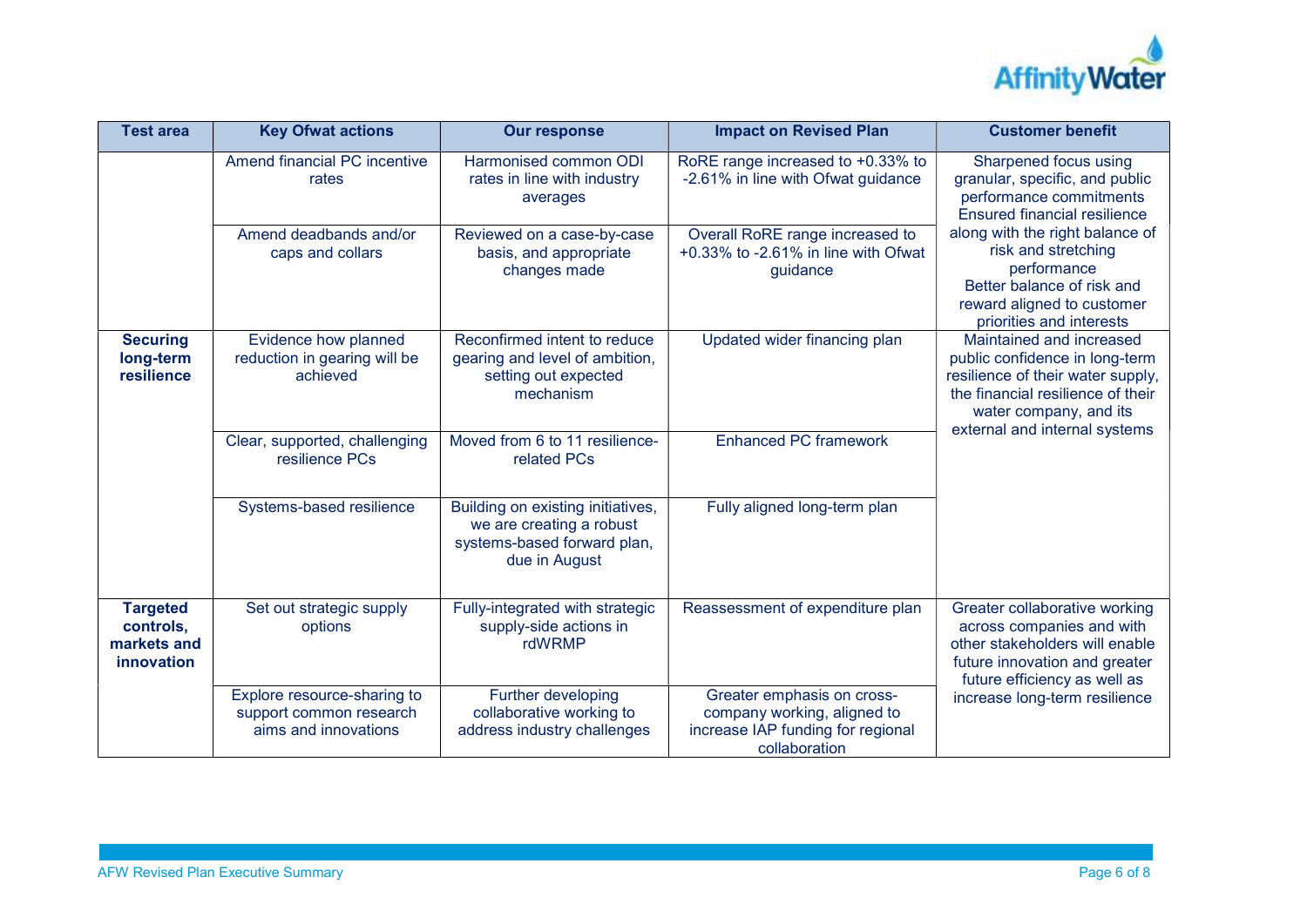

| <b>Test area</b>                      | <b>Key Ofwat actions</b>                                      | <b>Our response</b>                                                                                                                                                                                                                                                                                                                                                                       | <b>Impact on Revised Plan</b>                                                                                                      | <b>Customer benefit</b>                                                                                                                                                       |
|---------------------------------------|---------------------------------------------------------------|-------------------------------------------------------------------------------------------------------------------------------------------------------------------------------------------------------------------------------------------------------------------------------------------------------------------------------------------------------------------------------------------|------------------------------------------------------------------------------------------------------------------------------------|-------------------------------------------------------------------------------------------------------------------------------------------------------------------------------|
| <b>Securing</b><br>cost<br>efficiency | Review efficient wholesale<br>costs in light of 12% challenge | Accepted the general<br>efficiency challenges on the<br>enhancement costs, lowered<br>the costs for demand<br>management in line with our<br>revised dWRMP and accepted<br>the Ofwat benchmark on<br>metering costs. An overall<br>reduction of £52m excluding<br>the additional funding given by<br>Ofwat for supply side<br>development and excluding<br>additional stretch on leakage. | Reassessment of expenditure plan                                                                                                   | Protect customers by having<br>stringent efficiency levels,<br>enabling bills to be reduced<br>while dealing with increased<br>long-term water resource<br>challenges         |
|                                       | Review efficient retail costs in<br>light of 22% challenge    | Following review, revised<br>costs now within 4.75% of<br>Ofwat's view and bad debt at<br>the upper quartile based on<br><b>Water Companies September</b><br>plans                                                                                                                                                                                                                        | Reassessment of expenditure plan                                                                                                   | Greater visibility of, and<br>increased trust in,<br>environmental costs                                                                                                      |
|                                       | Deliver joint strategic solution<br>development               | Joint statement provided                                                                                                                                                                                                                                                                                                                                                                  | Evolving impact, further assessed in<br>May                                                                                        |                                                                                                                                                                               |
|                                       | <b>Justification of WINEP</b><br>uncertainty mechanism        | Further evidence provided as<br>requested                                                                                                                                                                                                                                                                                                                                                 | No substantive change                                                                                                              |                                                                                                                                                                               |
| <b>Aligning risk</b><br>and return    | Update financial modelling in<br>line with Ofwat framework    | Financial modelling fully<br>aligned                                                                                                                                                                                                                                                                                                                                                      | No substantive change                                                                                                              | Improved financial<br>sustainability over long-term.<br>Clearer public understanding of<br>risk and return which enables<br>greater scrutiny and fosters<br>public confidence |
|                                       | Remove or justify uncertainty<br>mechanisms                   | One mechanism removed;<br>other mechanism further<br>justified                                                                                                                                                                                                                                                                                                                            | No substantive impact on RoRE<br>range as the mechanism mitigates<br>the RoRE risk to ensure it remains<br>within Ofwat guidelines |                                                                                                                                                                               |
|                                       | Set out and explain RoRE<br>range                             | Further detail on RoRE range<br>provided which is in line with<br>Ofwat guidelines                                                                                                                                                                                                                                                                                                        | RoRE range adjusted in line with<br>revised expenditure and delivery<br>commitments                                                |                                                                                                                                                                               |